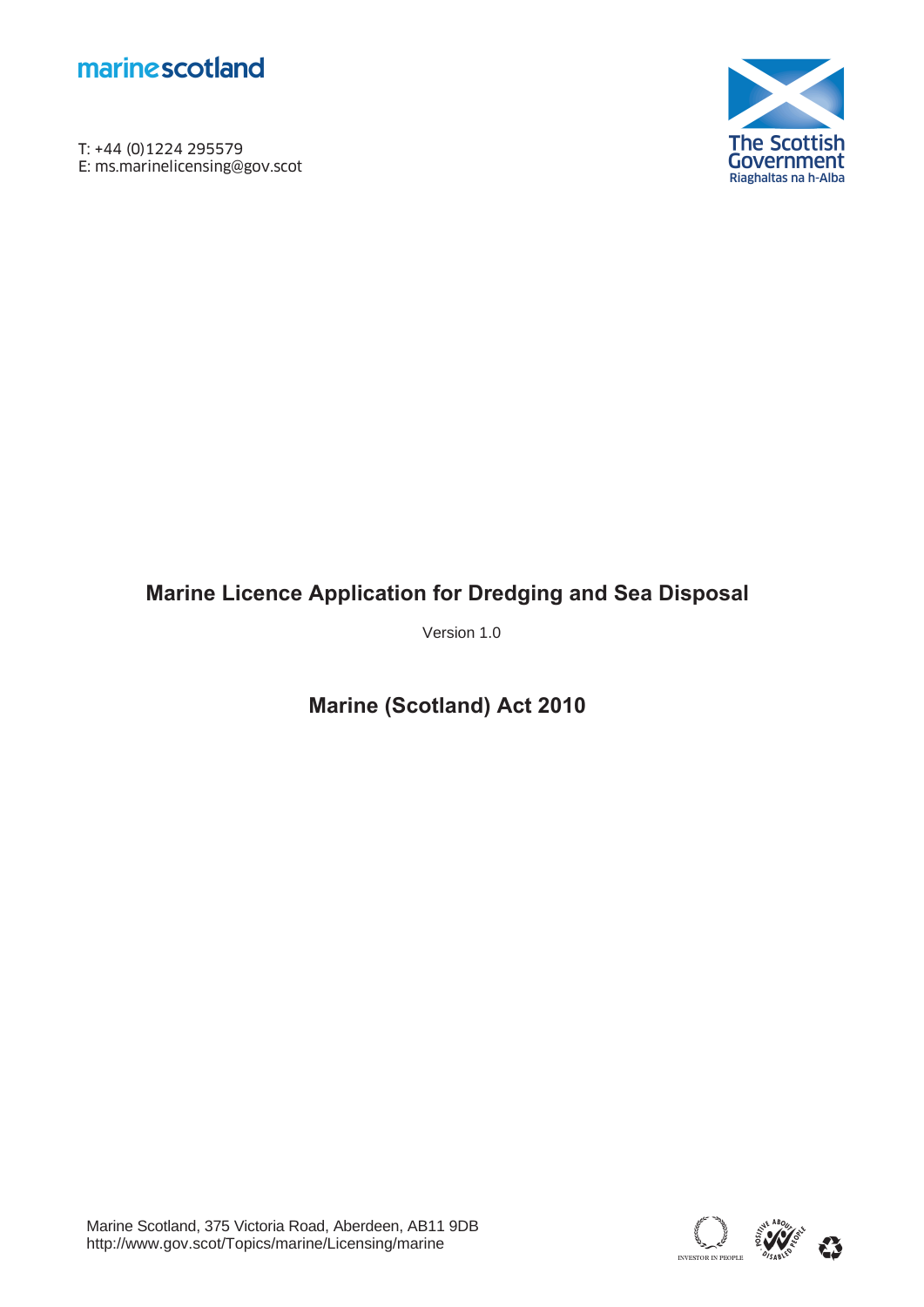# **Acronyms**

Please note the following acronyms referred to in this application form:

| <b>BPEO</b>   | Best Practicable Environmental Option       |
|---------------|---------------------------------------------|
| <b>MHWS</b>   | Mean High Water Springs                     |
| <b>MMO</b>    | <b>Marine Mammal Observer</b>               |
| <b>MPA</b>    | Marine Protected Area                       |
| <b>MS-LOT</b> | Marine Scotland - Licensing Operations Team |
| <b>PAM</b>    | Passive Acoustic Monitoring                 |
| <b>SAC</b>    | Special Area of Conservation                |
| <b>SNH</b>    | Scottish Natural Heritage                   |
| <b>SPA</b>    | <b>Special Protection Area</b>              |
| <b>SSSI</b>   | Site of Special Scientific Interest         |
| <b>WGS84</b>  | World Geodetic System 1984                  |

# **Explanatory Notes**

The following numbered paragraphs correspond to the questions on the application form and are intended to assist in completing the form. These explanatory notes are specific to this application and so you are advised to read these in conjunction with the Marine Scotland Guidance for Marine Licence Applicants document.

# **1. Applicant Details**

The person making the application who will be named as the licensee.

# **2. Dredging Contractor Details**

The person whose activities produce the substance(s) or object(s) to be dredged and/or intended for sea disposal (e.g the dredging contractor).

# **3. Agent Details**

Any person acting under contract (or other agreement) on behalf of any party listed as the applicant and having responsibility for the control, management or physical deposit or removal of any substance(s) or object(s).

# **4. Payment**

Indicate payment method. Cheques must be made payable to: The Scottish Government.

#### **Marine licence applications will not be accepted unless accompanied by a cheque for the correct application fee, or if an invoice is requested, until that invoice is settled. Target timelines for determining applications do not begin until the application fee is paid.**

# **5. Application Type**

Indicate if the application is for a new dredging site or a site that has previously been dredged. Provide the existing or previous consent/licence number, expiry date and quantity (in wet tonnes) dredged under the consent/licence up to a stated date if applicable.

# **6. Dredging and Sea Disposal Details**

- (a) Give a brief description of the dredging and sea disposal operation.
- (b) Provide the proposed start date of the project. The start date will not be backdated, since to commence a project for which a licence has not been obtained will constitute an offence, which may result in appropriate legal action. A licence is normally valid for the duration of the project but not exceeding 3 years. If a project will not be completed before a marine licence lapses, it will be necessary for licence holders to re-apply for a further licence to continue any ongoing work at least 14 weeks prior to the expiry date of the licence. **Target duration for determination of a marine licence application is 14 weeks.**
- (c) Provide the proposed completion date of the project.

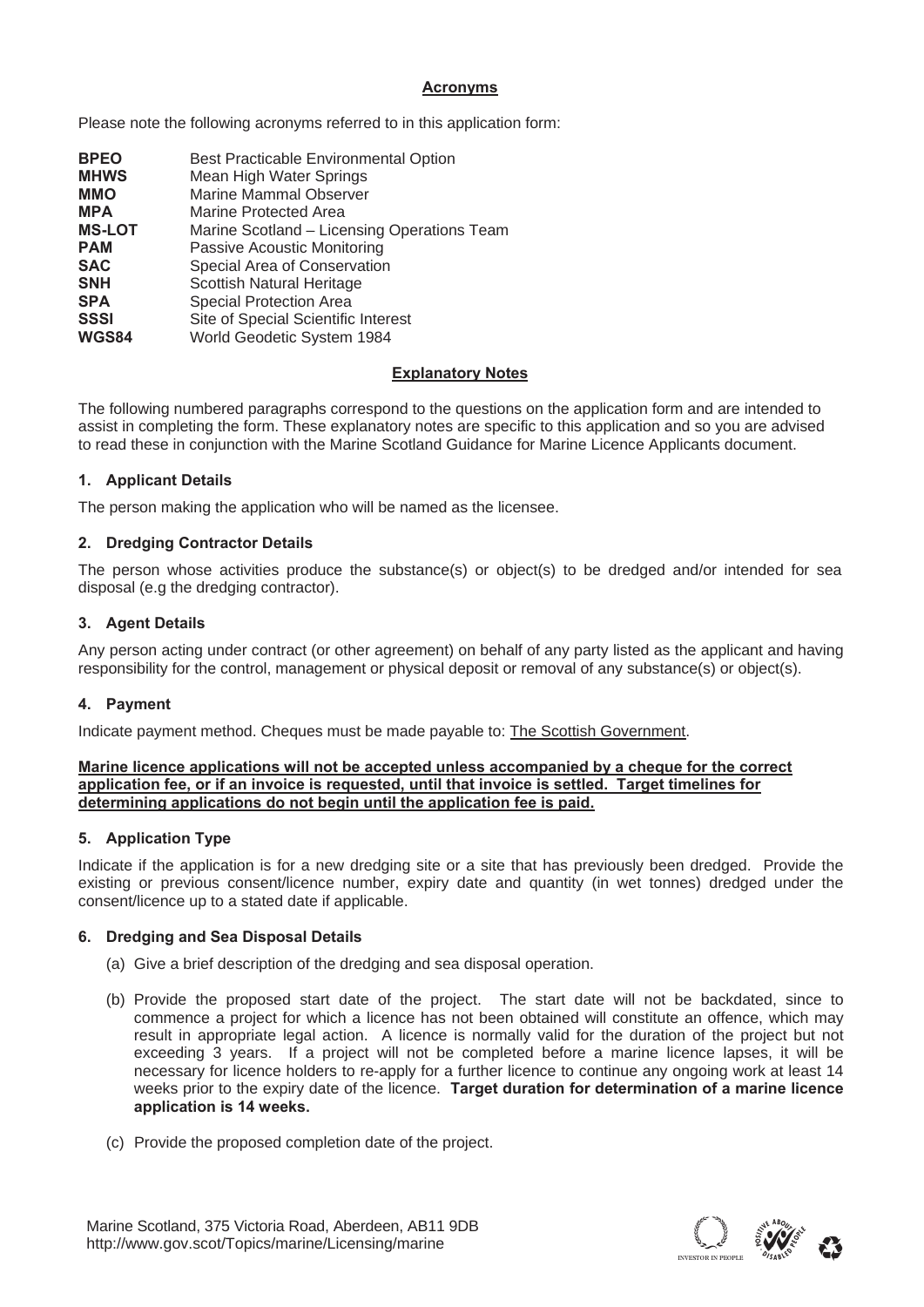(d) Describe the location of the proposed works. Include a list of the latitude and longitude co-ordinates (WGS84) of the boundary points for each dredge site area. WGS84 is the World Geodetic System 1984 and the reference co-ordinate system used for marine licence applications. Co-ordinates taken from GPS equipment should be set to WGS84. Coordinates taken from recent admiralty charts will be on a WGS84 compatible datum. Ordnance survey maps do not use WGS84.

Example: For positions read from charts the format should be as in the example: 55°55.555'N 002° 22.222'W (WGS84). The decimal point specifies that decimals of minutes are used and the datum is stated explicitly. If seconds are used then the format should be as in the example: 55°55'44''N 2°22'11''W (WGS84).

#### **It is important that the correct positions, in the correct format, are included with this application, as any errors will result in the application being refused or delayed.**

To supplement your application, please provide a suitably scaled extract of an Ordnance Survey Map (1:2,500 scale but not more than 1:10,000) or Admiralty Chart which must be marked to indicate:

- o the full extent of the works in relation to the surrounding area;
- o latitude and longitude co-ordinates defining the location of the works;
- o the level of MHWS;
- o any adjacent SAC, SPA, SSSI, MPA, Ramsar or similar conservation area boundary.

#### Drawings and plans will be consulted upon. If they are subject to copyright, **it is the responsibility of the applicant to obtain necessary approvals to reproduce the documents and to submit suitably annotated copies with the application.**

- (e) Provide details of the proposed disposal site for the dredged substance(s) or object(s) and, if necessary, any alternative disposal site(s) considered. In determining whether to grant a marine licence, MS-LOT will take into account any site nominated by the applicant. However, should this site be unsuitable, the nearest suitable disposal site for the dredged substance(s) or object(s) will be identified. Should you wish to establish a new site, please provide details in a covering letter with your application and MS-LOT will contact you to discuss your proposal before your application is determined. The cost of any site investigations to identify any new disposal site will normally be the responsibility of the applicant.
- (f) Indicate if any part of the works (dredging or sea disposal site) are located within the jurisdiction of a statutory harbour authority and provide details of the statutory harbour authority where relevant.
- (g) Provide a full method statement. The method statement must include details such as the rate of dredging, timing of the operation and order of the areas to be dredged.
- (h) Provide assessment of the potential impacts the works may have, including interference with other uses of the sea. Please include details of areas of concern e.g designated conservation areas, such as a SAC, SPA, SSSI, MPA or Ramsar site and shellfish harvesting areas. Further guidance on designated conservation areas can be obtained from SNH at this website: http://gateway.snh.gov.uk/sitelink/index.jsp and guidance on shellfish harvesting areas can be obtained from http://www.foodstandards.gov.scot/ with regards to the Shellfish Waters Directive (2006/113/EC) which has parameters set to protect the water quality in which edible shellfish are grown.

Applicants should also be aware of the need to pay due regard to coastal and marine archaeological matters and attention is drawn to Historic Scotland's Operational Policy Paper HP6, "Conserving the Underwater Heritage".

Any application for beach replenishment works must be cross checked as to whether the proposed site is a designated bathing water site. If so, all physical works should ideally be done outwith the Bathing Water Season (1<sup>st</sup> June to 15<sup>th</sup> September). Further guidance on the Bathing Waters Directive (2006/7/EC) can be obtained from http://apps.sepa.org.uk/bathingwaters/.

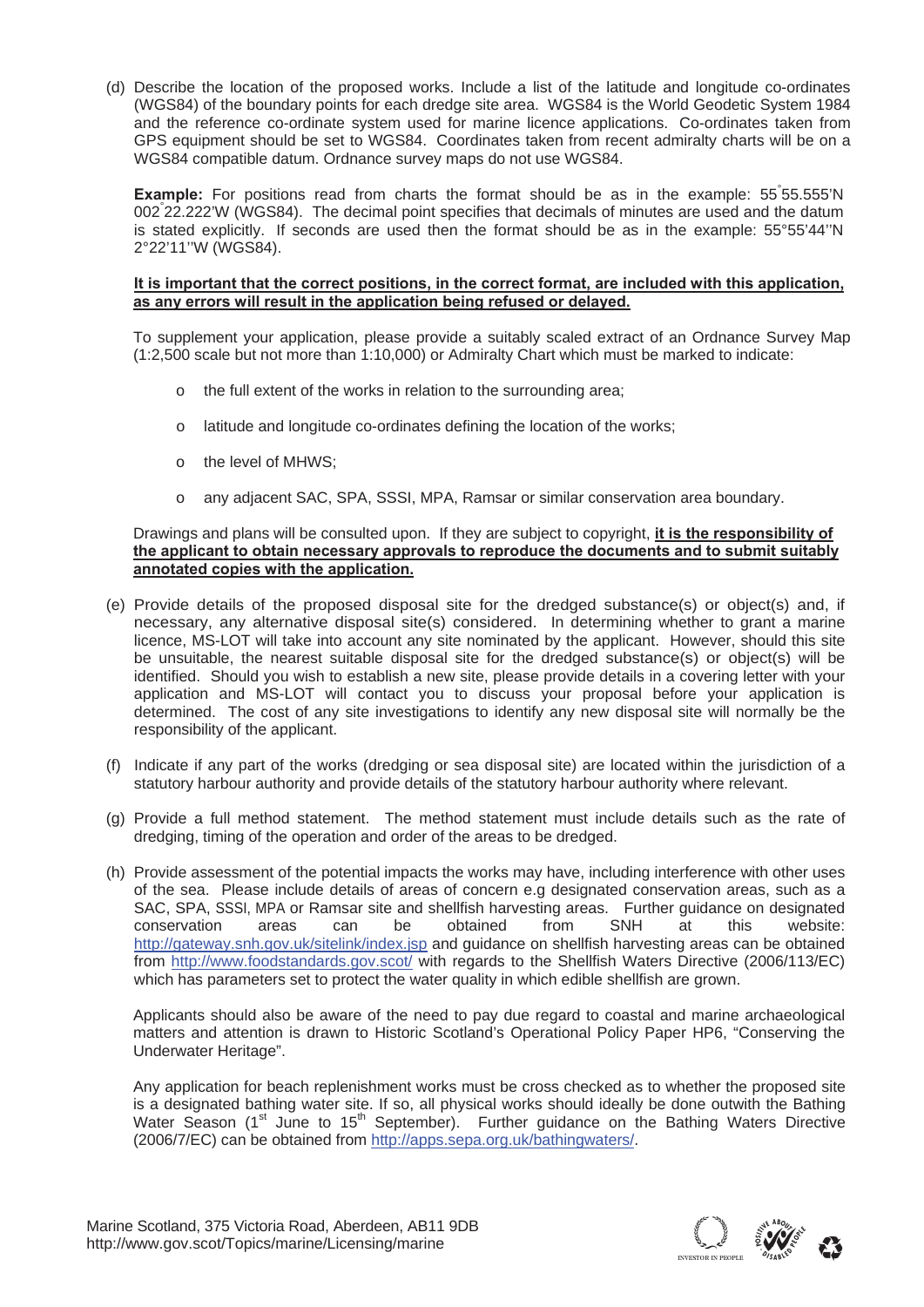Where there are potential impacts from the works, please provide details of proposed mitigation, such as use of MMOs or PAM, in response to potential impacts.

# **7. Details of Substance(s) or Object(s) to be Dredged**

Information is required for each dredge site area listed in section 6 (d). please provide the following information:

**Name of Dredge Area:** For example Approach Channel or West of South Quay**.**

**Type (Maintenance or Capital): Maintenance dredge** applies to an area that has been dredged more than once and either annually or on a regular basis and was last dredged with the past 7 years; and a **Capital dredge** applies where an area/depth is being dredged either for the first time, or which has not been dredged within the past 7 years.

For capital dredging operations, a pre-dredge survey and sediment chemical analysis report will be required by MS-LOT prior to the issue of a sea disposal licence. Please contact MS-LOT for details in relation to specific projects. For maintenance dredging operations sites that have not been chemically analysed for more than 3 years, pre-dredge chemical analysis will be required to be undertaken. In addition to those samples analysed by the applicant, sediment sub-sample(s) must be submitted to MS-LOT as check monitoring may be required.

**Estimated Specific Gravity:** Indicate the specific gravity of the substance(s) or object(s) to be dredged from each dredge area.

**Depth:** Indicate the maximum depth (in metres) below the current seabed level, to which it is expected dredging is to be carried out, for each dredge area.

**Quantity to be Dredged per Year (wet tonnes):** Indicate the quantity of substance(s) or object(s) to be dredged (per year) from each dredge area. The quantity must be provided in wet tonnes.

# **8. Physical Composition**

Indicate the approximate proportions as a percentage for each size range against each of the dredge site areas listed in section 6 (d) which are expected to be removed.

# **9. Details of Substance(s) or Object(s) Quality**

Please indicate whether the substance(s) or object(s) from any of the areas to be dredged have been chemically analysed within the past 3 years. If yes, please provide details (locations, dates, results) on a separate sheet. If no, please provide justification. For capital projects, you are required to have representative sediment samples analysed at a laboratory of choice (see MS-LOT Pre-dredge Sampling Guidance document at http://www.gov.scot/Topics/marine/Licensing/marine/Applications/predredge for analytical requirements. This is liable to extend the time required to consider your application **as marine licence applications will not be determined without provision of this chemistry data.** 

As part of the application determination process, you are required to carry out an assessment of the chemical and physical characteristics of the substance(s) or object(s) to be deposited at sea and potential effects upon the marine environment. It is your responsibility to show that the substance(s) or object(s) are suitable to be considered for sea disposal. This assessment should form part of your BPEO.

Under section 27(2) of the Marine (Scotland) Act 2010, the licensing authority has an obligation to consider the availability of practical alternatives when considering applications involving disposal of substance(s) or object(s) at sea. All applications for sea disposal must be supported by a detailed assessment of the alternative options - BPEO assessment. This must include a statement setting out the reasons why deposit of the substance(s) or object(s) at sea is the preferred option and applications will not be considered unless they are accompanied by such an assessment. All options in the BPEO must be explored fully (as per the guidance documents) otherwise your form and BPEO are liable to be returned to you, thereby delaying processing of the application.

As part of the licence conditions, you are likely to be required to take representative samples of the dredged substance(s) or object(s) during the dredging/sea disposal operations for analysis by MS-LOT. In such cases, samples must be taken at specified locations and depths and placed in containers which will be provided. The

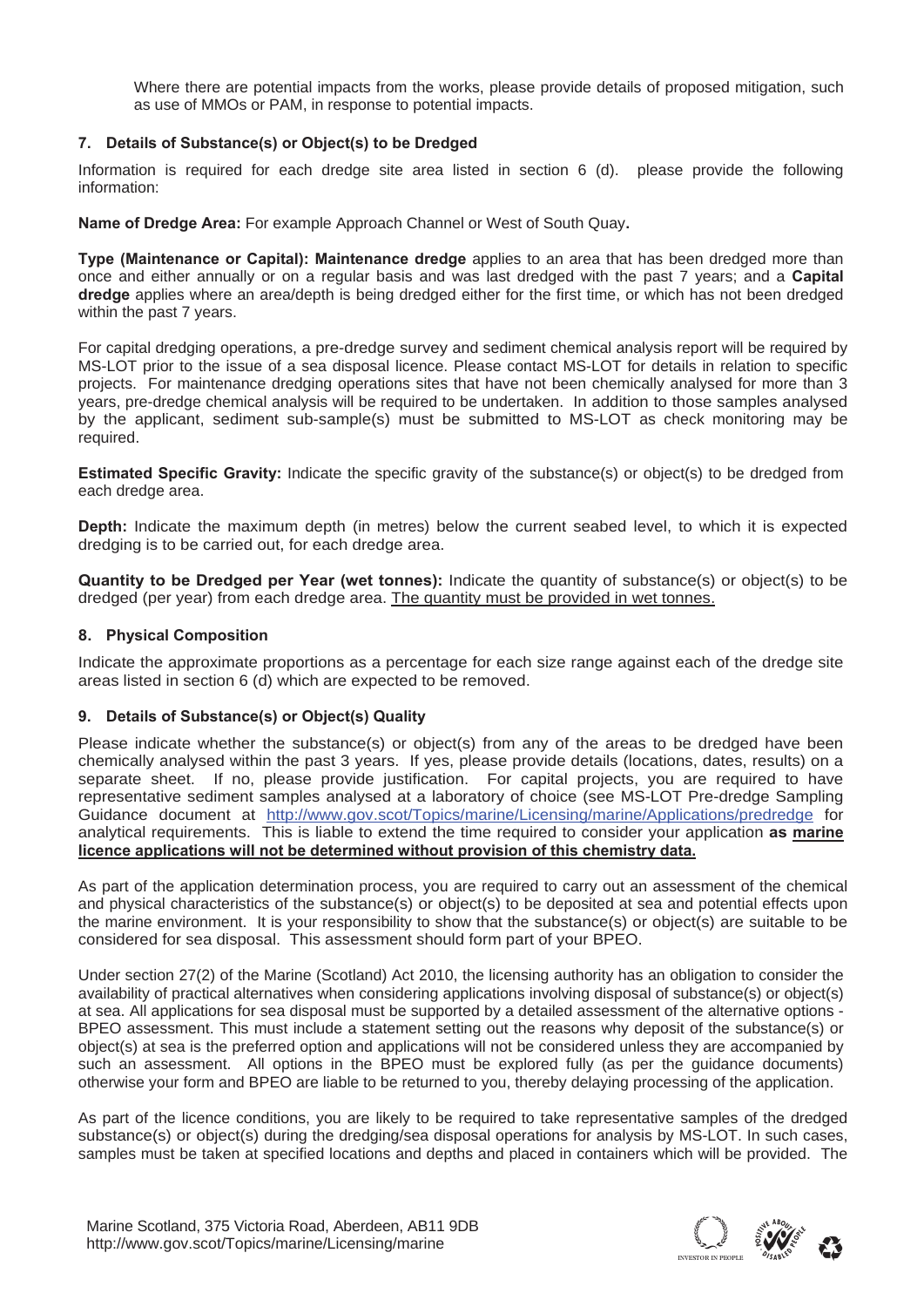samples must then be returned to MS-LOT at the Marine Laboratory Aberdeen. This process enables MS-LOT to fulfil its obligations under international conventions.

# **10. Details of Vessel(s) Undertaking Dredging and Sea Disposal**

Provide the vessel name, vessel type (e.g cutter-suction) and name and address of all vessel operators to be used for dredging and sea disposal operations. If vessel details are not available at the time of application, please indicate this on the form as these details will be required prior to licence issue.

# **11. Noise Monitoring**

Under the Marine Strategy Regulations (2010), there is now a requirement to monitor loud, low to mid frequency (10Hz to 10kHz) impulsive noise. Activities where this type of noise is produced include seismic airguns, other geophysical surveys (<10kHz), pile driving, explosives and certain acoustic deterrent devices. Where noisy activity is being undertaken, you must complete an initial registration form for the noise registry which allows you to provide details on the proposed work. Completion of a 'close-out' form, which allows licensees to provide details of the actual dates and locations where the activities occurred, is also required within 12 weeks of the completion of the 'noisy' activity or, in the case of prolonged activities such as piling for harbour construction or wind farms, at quarterly intervals or after each phase of foundation installation.

These forms can be downloaded from: http://www.scotland.gov.uk/Topics/marine/science/MSInteractive/Themes/noise-reduction

# **Marine licence applications will not be accepted until this form has been completed and submitted.**

# **12. Statutory Consenting Powers**

Please describe in the answer to this question what (if any) statutory responsibilities you (or your client) have to consent any aspect of the project.

# **13. Scotland's National Marine Plan**

Scotland's National Marine Plan has been prepared in accordance with the EU Directive 2014/89/EU, which came into force in July 2014. The Directive introduces a framework for maritime spatial planning and aims to promote the sustainable development of marine areas and the sustainable use of marine resources. It also sets out a number of minimum requirements all of which have been addressed in this plan. In doing so, and in accordance with article 5(3) of the Directive, Marine Scotland have considered a wide range of sectoral uses and activities and have determined how these different objectives are reflected and weighted in the marine plan. Land-sea interactions have also been taken into account as part of the marine planning process. Any applicant for a marine licence should consider their proposals with reference to Scotland's National Marine Plan. A copy of Scotland's National Marine Plan can be found at: http://www.gov.scot/Publications/2015/03/6517/0

Indicate whether you have considered the project with reference to Scotland's National Marine Plan and provide details of considerations made including reference to the policies that have been considered. If you have not considered the project with reference to Scotland's National Marine Plan please provide an explanation.

# **14. Consultation**

Provide details of all bodies consulted and give details of any consents issued including date of issue.

# **15. Associated Works**

Indicate whether the application is associated with any other marine projects (e.g. land reclamation, or marine/harbour construction works etc). If this is the case, provide reference/licence number for the related marine projects.

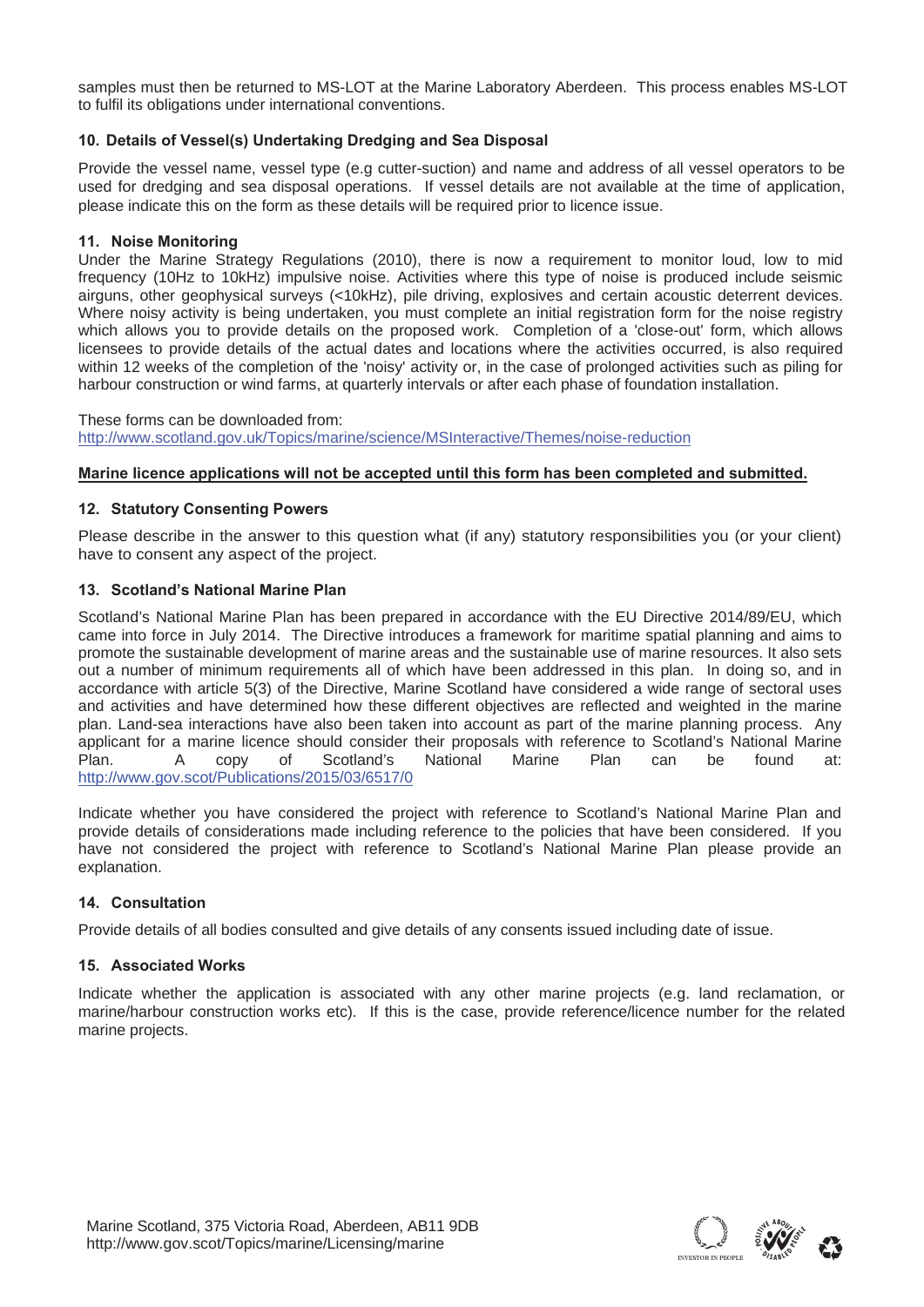# **Marine Licence Application for Dredging and Sea Disposal**

Version 1.0

# **Marine (Scotland) Act 2010**

**It is the responsibility of the applicant to obtain any other consents or authorisations that may be required.** 

**Under Section 54 of the Marine (Scotland) Act 2010, all information contained within and provided in support of this application will be placed on a Public Register. There are no national security grounds for application information not going on the Register under the 2010 Act.** 

# **Public Register**

Do you consider that any of the information contained within or provided in support of this application should not be disclosed:

 $(a)$  for reasons of national security;

| M. |  |  |
|----|--|--|
|----|--|--|

(b) for reasons of confidentiality of commercial or industrial information where such confidentiality is provided by law to protect a legitimate commercial interest?  $YES \Box NO$ 

If **YES**, to either (a) or (b), please provide full justification as to why all or part of the information you have provided should be withheld.

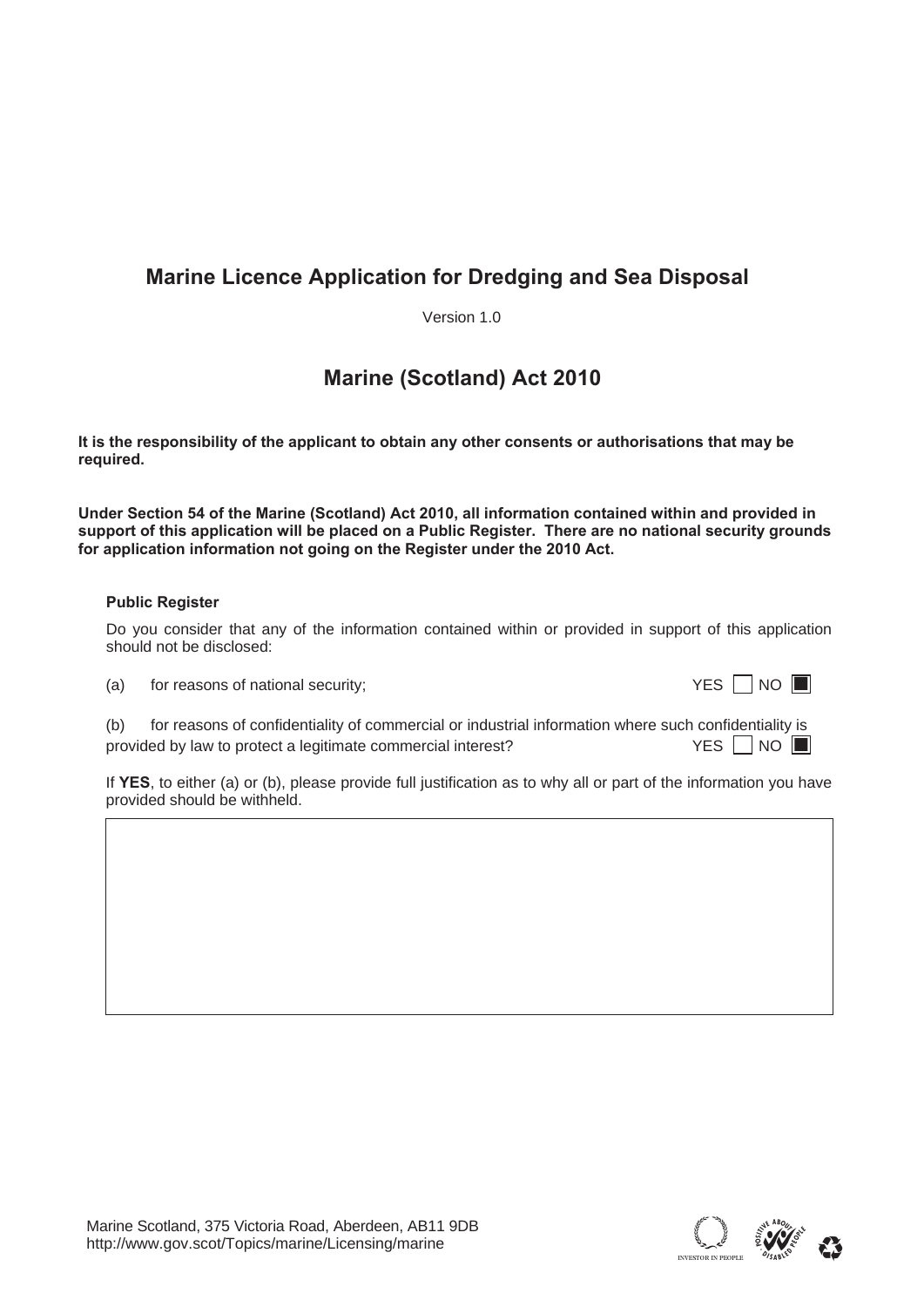**It is an offence under the Act under which this application is made to fail to disclose information or to provide false or misleading information.** 

**Target duration for determination is 14 weeks. Please note that missing or erroneous information in your application and complications resulting from consultation may result in the application being refused or delayed.** 

**Marine licence applications will not be accepted unless accompanied by a cheque for the correct application fee, or if an invoice is requested, until that invoice is settled. Target timelines for determining applications do not begin until the application fee is paid.** 

**WARNING**

# **Declaration**

I declare to the best of my knowledge and belief that the information given in this form and related papers is true.

**[Redacted]** 

Signature Date Date of the Date of the Date of the Date of the Date of the Date of the Date of the Date of the

# BRUCE PYBUS

# **Application Check List**

**Please check that you provide all relevant information in support of your application, including but not limited to the following:** 

| Completed and signed application form                                                                                 |     |
|-----------------------------------------------------------------------------------------------------------------------|-----|
| Maps/Charts                                                                                                           | I√I |
| Co-ordinates of the boundary points of the area of harbour jurisdiction<br>(if you are a statutory harbour authority) |     |
| <b>Method Statement</b>                                                                                               |     |
| <b>BPEO</b> Assessment                                                                                                |     |
| Analytical chemistry data (for capital projects)                                                                      |     |
| Transportation plan (dredger route to and from disposal site – if required)                                           |     |
| Additional information e.g. photographs, consultation correspondence                                                  |     |
| Noise Registry – Initial Registration Form (if applicable)                                                            |     |
| Payment (if paying by cheque)                                                                                         |     |
|                                                                                                                       |     |



22/06/2020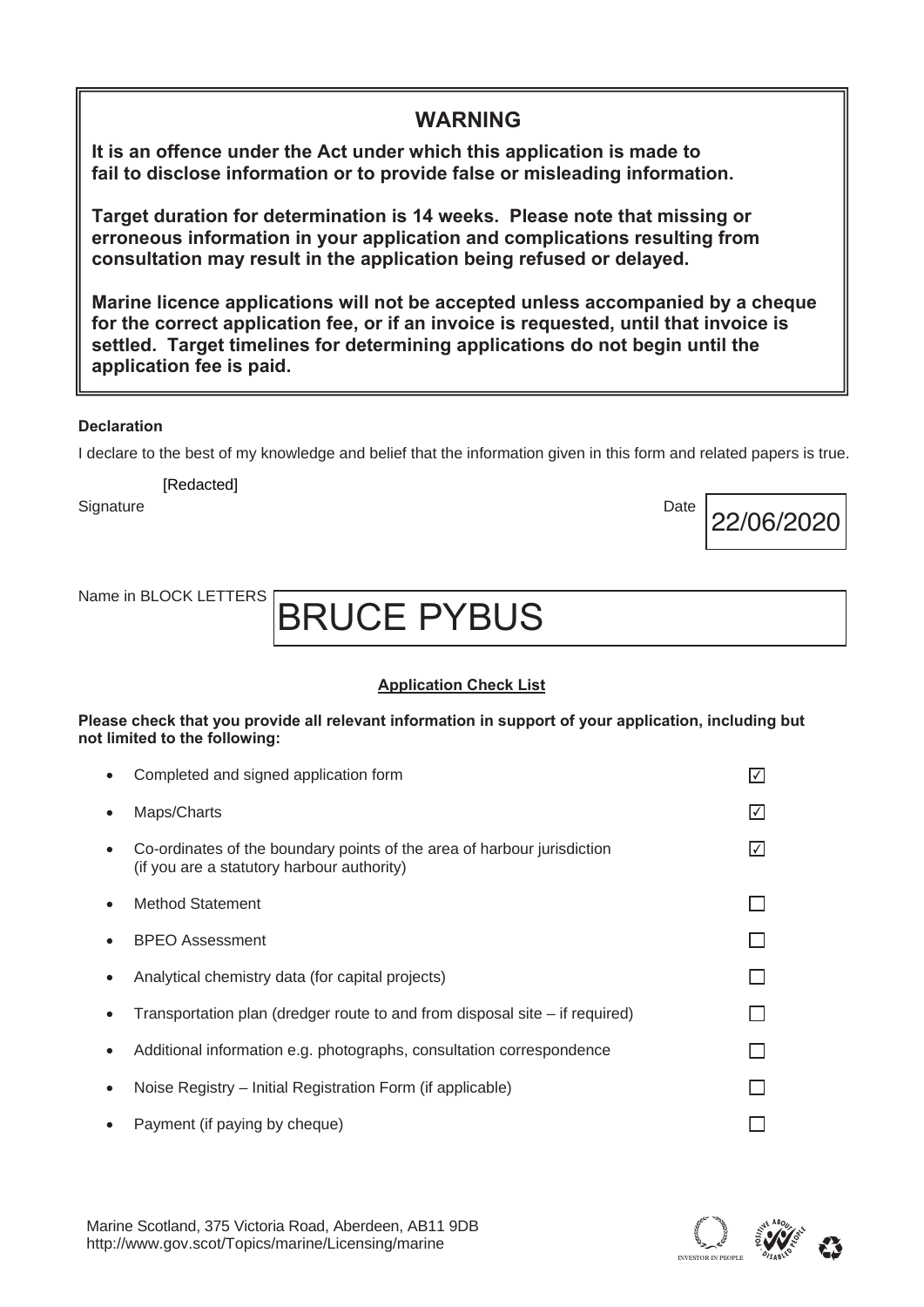# **1. Applicant Details**

|    | Surname: Pybus<br>Title: Mr<br>Initials: $B$                                                                                                                                                                |  |
|----|-------------------------------------------------------------------------------------------------------------------------------------------------------------------------------------------------------------|--|
|    | Trading Title (if appropriate): Forth Ports Limited                                                                                                                                                         |  |
|    | Conservancy Department c/o Forth and Tay Navigation Service<br>Address: Grangemouth Docks<br>Marine Operations Building<br>South Shore Road<br>GRANGEMOUTH, FK3 8TQ                                         |  |
|    | Name of contact (if different):                                                                                                                                                                             |  |
|    | Telephone No. (inc. dialing code): 01324 498 542                                                                                                                                                            |  |
|    | Email: bruce.pybus@forthports.co.uk                                                                                                                                                                         |  |
|    | <b>Statutory Harbour Authority?</b><br>YES $\blacksquare$ NO $\Box$                                                                                                                                         |  |
|    | If YES, please provide a list of the latitude and longitude co-ordinates (WGS84) of the boundary points<br>of the area of harbour jurisdiction using Appendix 01 Additional Co-ordinates form if necessary. |  |
| 2. | <b>Dredging Contractor Details (if any)</b>                                                                                                                                                                 |  |
|    | Surname: Greenwood<br>Title: Mr<br>Initials: $\Box$                                                                                                                                                         |  |
|    | If the Dredging Contractor is the Applicant shown in section 1 please tick the box                                                                                                                          |  |
|    | <b>Wyre Marine Services Ltd</b><br>Trading Title (if appropriate):                                                                                                                                          |  |
|    | Address: PO BOX 555<br>Fleetwood,<br>Lancashire FY7 6GE                                                                                                                                                     |  |
|    | Name of contact (if different):                                                                                                                                                                             |  |
|    | Telephone No. (inc. dialing code): 01253 871113                                                                                                                                                             |  |
|    | Email: info@wyremarine.co.uk                                                                                                                                                                                |  |
| 3. | <b>Agent Details (if any)</b>                                                                                                                                                                               |  |
|    | Title:<br>Initials:<br>Surname:                                                                                                                                                                             |  |
|    | Trading Title (if appropriate):                                                                                                                                                                             |  |
|    | Address:                                                                                                                                                                                                    |  |
|    | Name of contact (if different):                                                                                                                                                                             |  |
|    | Telephone No. (inc. dialing code):                                                                                                                                                                          |  |
|    | Email:                                                                                                                                                                                                      |  |
|    |                                                                                                                                                                                                             |  |

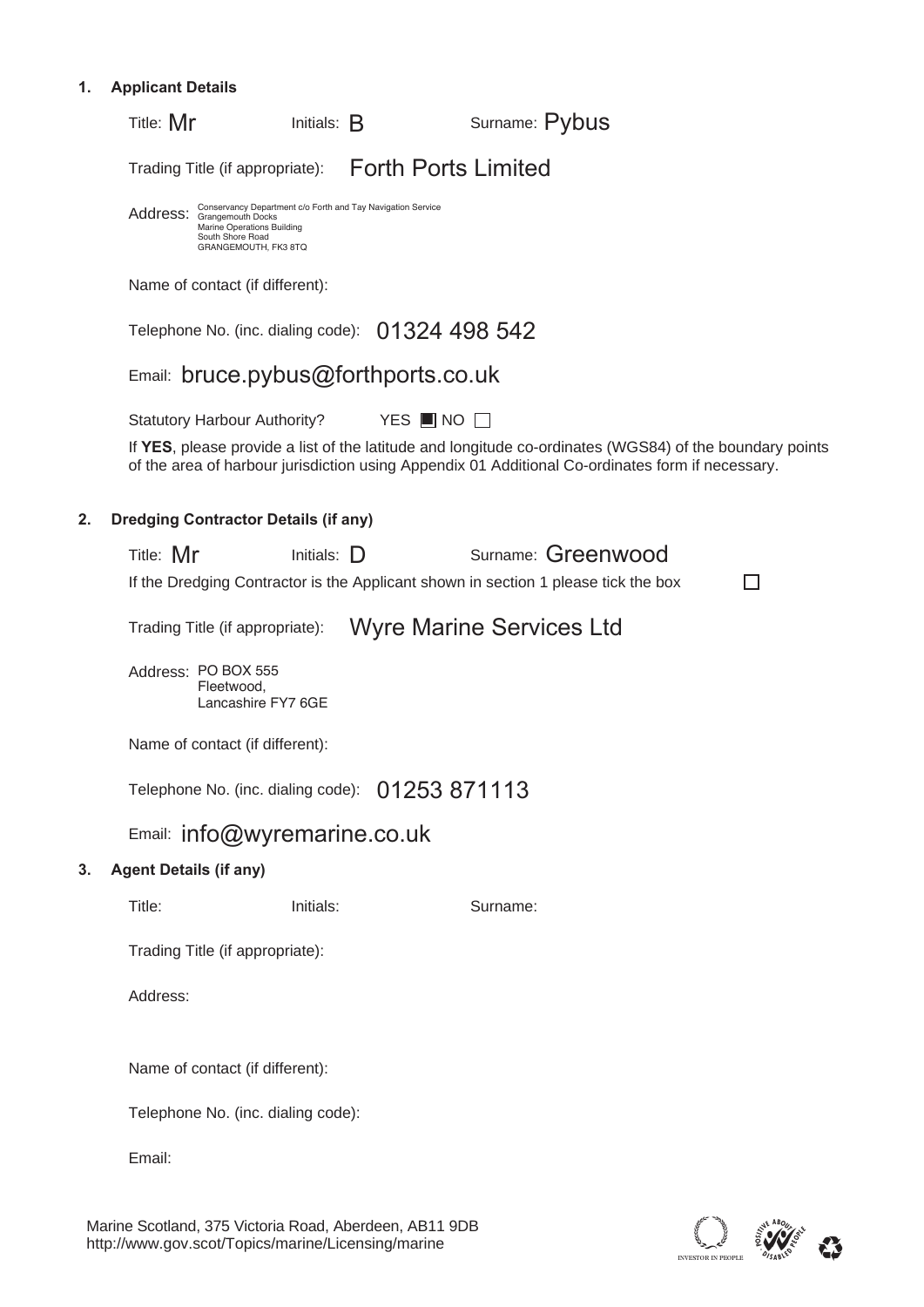# **4. Payment**

| Enclosed Cheque □ |  | Invoice $\blacksquare$ |
|-------------------|--|------------------------|
|-------------------|--|------------------------|

Contact and address to send invoice to:

| Applicant $\square$ | Agent $\Box$ | Other $\Box$ |
|---------------------|--------------|--------------|
|                     |              |              |

If **OTHER**, please provide contact details:

Title: Initials: Initials: Surname:

Address:

Email:

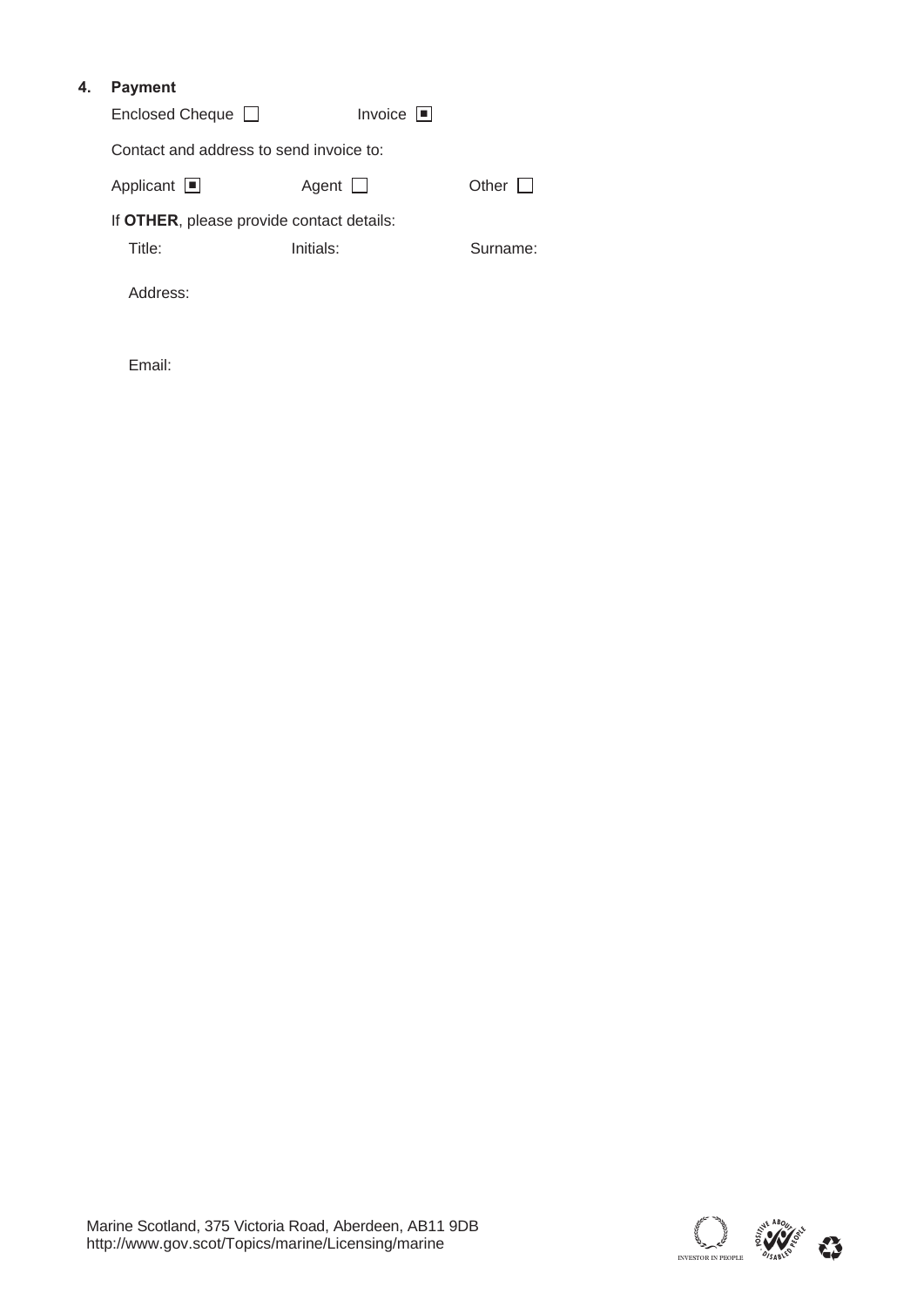# **5. Application Type**

Is this application for a new dredging site or a site that has previously been dredged:

New Site ■ Previously Dredged Site

| II GITT INLYTOUGLI DINLDULD UITL, DICASE DIUVIUS LIIS TUIIUWIITU. |                    |                                     |
|-------------------------------------------------------------------|--------------------|-------------------------------------|
| <b>Consent/Licence</b>                                            | <b>Expiry Date</b> | Quantity (wet tonnes) dredged under |
| <b>Number</b>                                                     |                    | consent/licence as at (date)        |
| 07120/20/0                                                        | 31/01/2023         | 382,598 wet tonnes as of 01/06/2020 |
| 06449/18/1                                                        | 12/02/2021         | 42,549 wet tonnes as of 01/06/2020  |

| If an PREVIOUSLY DREDGED SITE, please provide the following: |  |
|--------------------------------------------------------------|--|
|                                                              |  |

# **6. Dredging and Sea Disposal Details**

(a) Brief description of the dredging and sea disposal operation:

Water Injection Dredging (WID) of engineered surfaces within Forth Ports jurisdiction e.g. Grangemouth and Leith locks and dock entrances. Flushing the agitated material back into the estuary, from where it originated. THSD, backhoe, grab, plough dredging could all pose significant and detrimental risks to the infrastructure and/or incur lengthy delays to the normal operations of the ports.

(b) Proposed start date **(Target duration for determination of a marine licence application is 14 weeks):** 

10/08/2020

(c) Proposed completion date:

09/08/2023

(d) Location of Dredging:

Around engineered surfaces within Forth Ports jurisdiction i.e. Grangemouth and Leith locks and around dock entrances like LPG Berth at Grangemouth.

Latitude and Longitude co-ordinates (WGS84) defining the extent of all dredge areas (continue on Appendix 01 Additional Co-ordinates form if necessary):

| Latitude |        |         |  |                |  |   |    |   |              |   | Longitude |   |         |   |   |              |   |    |               |
|----------|--------|---------|--|----------------|--|---|----|---|--------------|---|-----------|---|---------|---|---|--------------|---|----|---------------|
| 5        | 6      | $\circ$ |  | 2              |  |   |    | 9 | N            | 0 | 0         | 3 | $\circ$ | 4 |   | C<br>د       | 4 | 8  | W             |
| 5        | ⌒<br>h | $\circ$ |  | 2              |  |   | 8  | 4 | N            |   | 0         | 3 | $\circ$ | 4 | U | 9            | 6 | .5 | W             |
| b        | 6      | $\circ$ |  | $\overline{2}$ |  | υ | 16 | 0 | $\mathsf{N}$ |   | 0         | 3 | $\circ$ | 4 | O | 9            | 5 | 9  | W             |
| 5        | 6      | $\circ$ |  | $\overline{c}$ |  | U | 5  | 5 | N            |   | 0         | 3 | $\circ$ | 4 |   | $\circ$<br>د | 4 | 3  | W             |
|          |        | $\circ$ |  |                |  |   |    |   | $\mathsf{N}$ |   |           |   | $\circ$ |   |   |              |   |    | $^{\prime}$ W |
|          |        | $\circ$ |  |                |  |   |    |   | $\mathsf{N}$ |   |           |   | $\circ$ |   |   |              |   |    | $^{\prime}$ W |

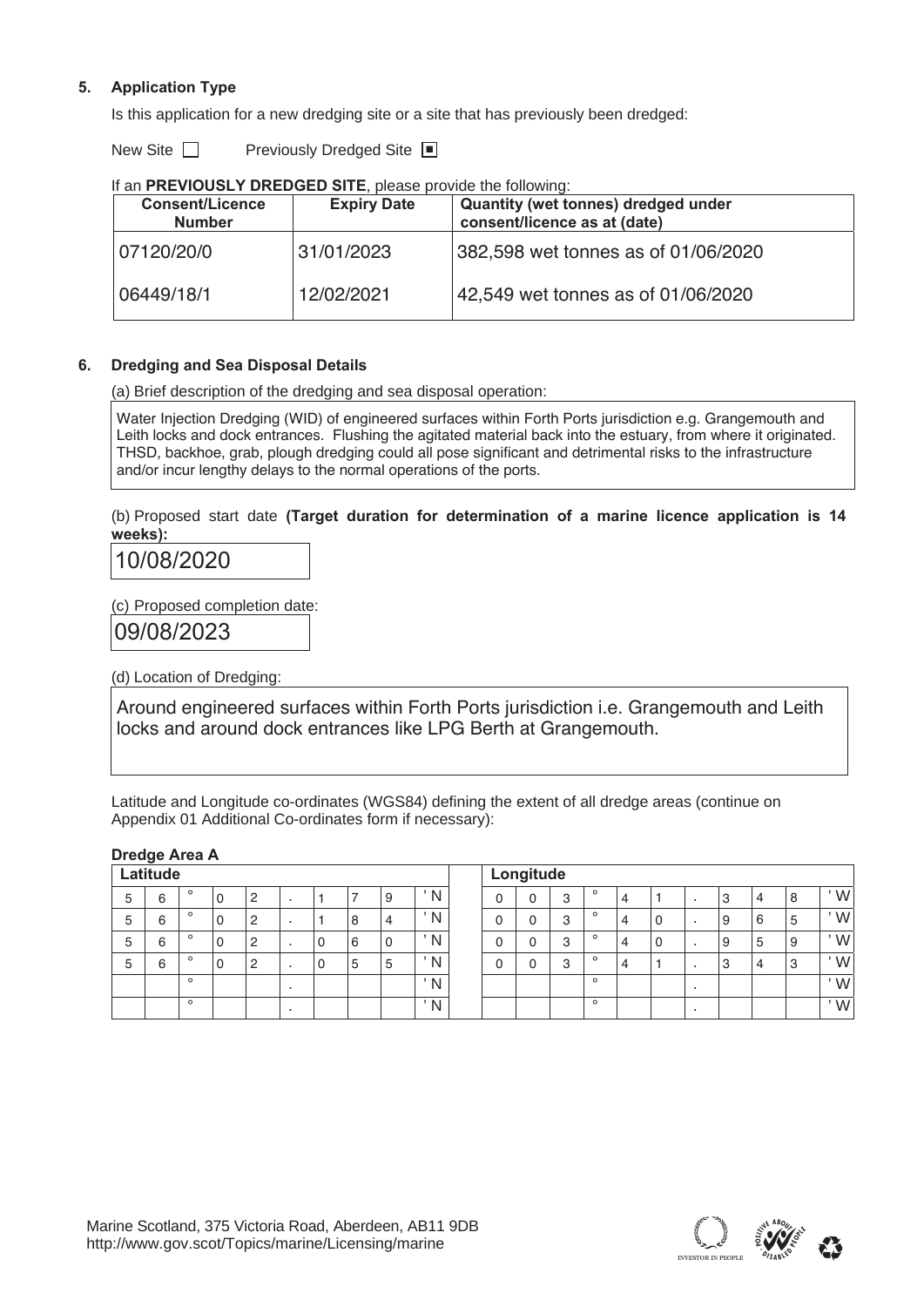# **Dredge Area B**

| Latitude |    |         |   |   |  |        |   |               |    |  | Longitude |   |         |  |   |        |          |           |
|----------|----|---------|---|---|--|--------|---|---------------|----|--|-----------|---|---------|--|---|--------|----------|-----------|
| 5        | ∽  | $\circ$ | b | 9 |  | ۰J     | 5 | 9             | N  |  | 0         | 3 | $\circ$ |  | 9 | З      | 15       | $\cdot w$ |
| 5        | 5  | $\circ$ | C | 9 |  | c<br>5 | 6 | $^{\prime}$ 2 | N  |  | 0         | 3 | $\circ$ |  | 6 | ⊂      | 3        | $\cdot w$ |
| 5        | ۰. | $\circ$ |   | 9 |  |        | 6 | $^{\prime}$ 2 | N. |  | 0         | 3 | $\circ$ |  | 6 |        |          | $\cdot w$ |
| b        | 5  | $\circ$ | b | 9 |  |        | 5 | 9             | N. |  | 0         | 3 | $\circ$ |  | 9 | C<br>∼ | <b>9</b> | $\cdot w$ |
|          |    | $\circ$ |   |   |  |        |   |               | N  |  |           |   | $\circ$ |  |   |        |          | $\cdot w$ |
|          |    | $\circ$ |   |   |  |        |   |               | N. |  |           |   | $\circ$ |  |   |        |          | $\cdot w$ |

# **Dredge Area C**

| Latitude |         |  |  |  |              |  | Longitude |         |  |  |               |
|----------|---------|--|--|--|--------------|--|-----------|---------|--|--|---------------|
|          | $\circ$ |  |  |  | N            |  |           | $\circ$ |  |  | $^{\prime}$ W |
|          | $\circ$ |  |  |  | N<br>. .     |  |           | $\circ$ |  |  | $^{\prime}$ W |
|          | $\circ$ |  |  |  | N            |  |           | $\circ$ |  |  | $\cdot w$     |
|          | $\circ$ |  |  |  | $\mathbb{N}$ |  |           | $\circ$ |  |  | $^{\prime}$ W |
|          | $\circ$ |  |  |  | $\mathbb N$  |  |           | $\circ$ |  |  | $^{\prime}$ W |
|          | $\circ$ |  |  |  | N            |  |           | $\circ$ |  |  | $^{\prime}$ W |

# **Dredge Area D**

| Latitude |         |  |  |  |  |  |  |               | Longitude |  |         |  |  |  |                |
|----------|---------|--|--|--|--|--|--|---------------|-----------|--|---------|--|--|--|----------------|
|          | $\circ$ |  |  |  |  |  |  | N.            |           |  | $\circ$ |  |  |  | , $\mathsf{M}$ |
|          | $\circ$ |  |  |  |  |  |  | N             |           |  | $\circ$ |  |  |  | $^{\prime}$ W  |
|          | $\circ$ |  |  |  |  |  |  | $^{\prime}$ N |           |  | $\circ$ |  |  |  | $^{\prime}$ W  |
|          | $\circ$ |  |  |  |  |  |  | N             |           |  | $\circ$ |  |  |  | $^{\prime}$ W  |
|          | $\circ$ |  |  |  |  |  |  | $\mathsf{N}$  |           |  | $\circ$ |  |  |  | $^{\prime}$ W  |
|          | $\circ$ |  |  |  |  |  |  | N             |           |  | $\circ$ |  |  |  | , $\mathsf{M}$ |

# **Dredge Area E**

| Latitude |         |  |  |  |  |  |  |              | Longitude |  |         |  |  |  |               |
|----------|---------|--|--|--|--|--|--|--------------|-----------|--|---------|--|--|--|---------------|
|          | $\circ$ |  |  |  |  |  |  | N            |           |  | $\circ$ |  |  |  | $^{\prime}$ W |
|          | $\circ$ |  |  |  |  |  |  | N            |           |  | $\circ$ |  |  |  | $^{\prime}$ W |
|          | $\circ$ |  |  |  |  |  |  | N            |           |  | $\circ$ |  |  |  | $^{\prime}$ W |
|          | $\circ$ |  |  |  |  |  |  | $\mathsf{N}$ |           |  | $\circ$ |  |  |  | $^{\prime}$ W |
|          | $\circ$ |  |  |  |  |  |  | N            |           |  | $\circ$ |  |  |  | $^{\prime}$ W |
|          | $\circ$ |  |  |  |  |  |  | $\mathsf{N}$ |           |  | $\circ$ |  |  |  | $^{\prime}$ W |

(e) Name of Disposal Site and Oslo Code:

N/A

Latitude and Longitude co-ordinates (WGS84) defining the extent of disposal site (continue on Appendix 01 Additional Co-ordinates form if necessary):

| Latitude |         |  |  |  |  |  |  |              | Longitude |  |         |  |  |  |               |
|----------|---------|--|--|--|--|--|--|--------------|-----------|--|---------|--|--|--|---------------|
|          | $\circ$ |  |  |  |  |  |  | $\mathbf{N}$ |           |  | $\circ$ |  |  |  | W             |
|          | $\circ$ |  |  |  |  |  |  | $\mathbf{N}$ |           |  | $\circ$ |  |  |  | $^{\prime}$ W |
|          | $\circ$ |  |  |  |  |  |  | $\mathbf{M}$ |           |  | $\circ$ |  |  |  | $W^{\prime}$  |
|          | $\circ$ |  |  |  |  |  |  | $\mathbf{N}$ |           |  | $\circ$ |  |  |  | $^{\prime}$ W |

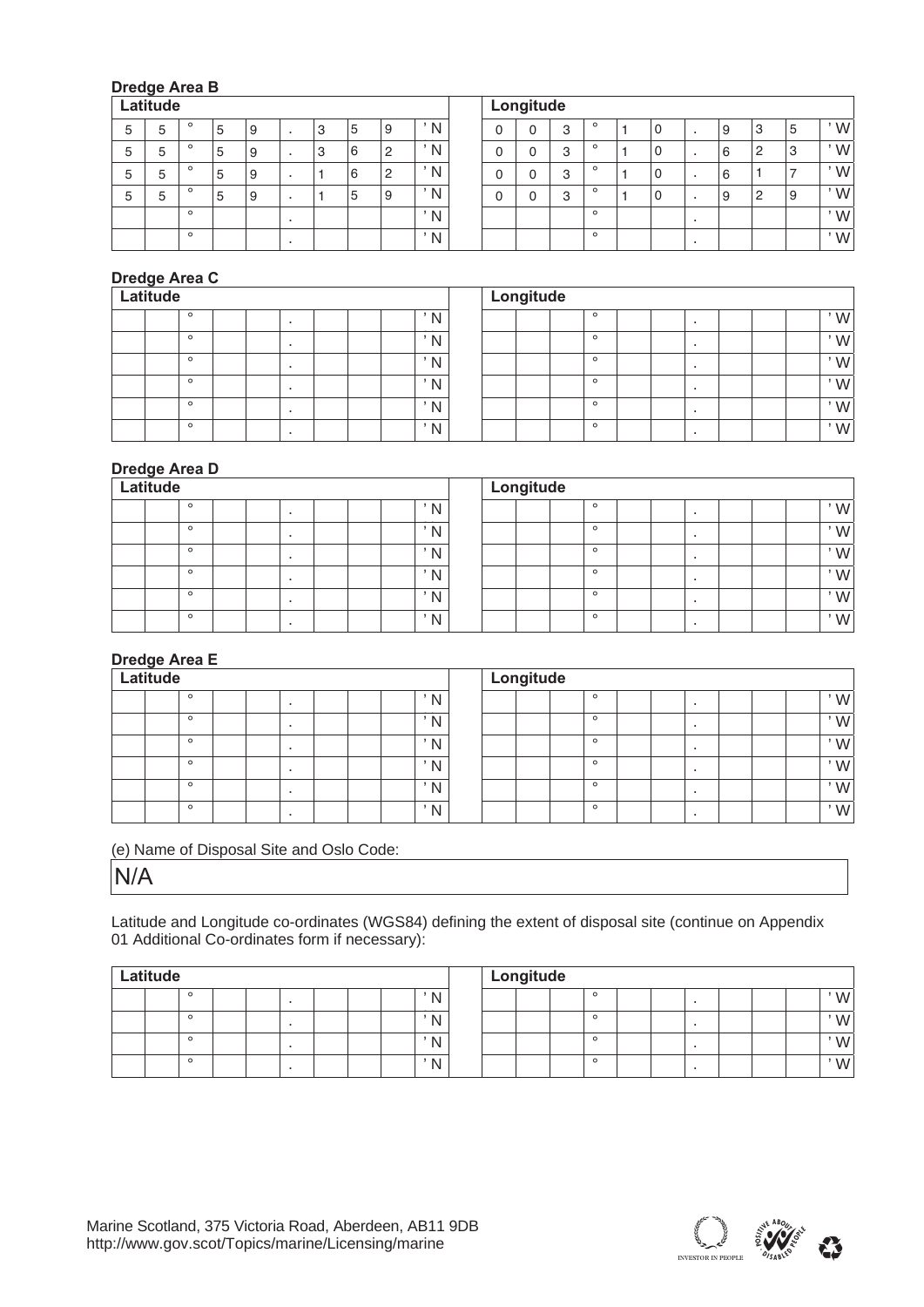(f) Is any part of the works (dredging or sea disposal site) located within the jurisdiction of a statutory harbour authority?

# If **YES**, please specify statutory harbour authority:

# Forth Ports Limited

(g) Method statement including rate of dredging, timing of the operation and order of the areas to be dredged (continue on separate sheet if necessary):

As a Competent Harbour Authority, Forth Ports are under a Statutory Duty to maintain safety of navigation. In fulfilling this obligation we are required to undertake periodic maintenance dredging at various ports including Grangemouth and Leith to ensure appropriate depths of water are maintained. Silt is naturally deposited in the Grangemouth and Leith approaches which migrates into the locks complexes, with natural tidal movement along with vessel movements and water impounding operations which are necessary to maintain the water level within the docks complexes. Dredging would be expected to be carried out over approximately 3 to 4 days each campaign at each location using Water Injection Dredging (WID). Periodic hydrographic surveys would be carried out to monitor the progress of the operation and verify the effectiveness of the procedure being undertaken.

(h) Potential impacts the works may have (including details of areas of concern e.g designated conservation and shellfish harvesting areas) and proposed mitigation in response to potential impacts (continue on separate sheet if necessary):

Forth Ports do not foresee any negative impacts from this work based on the results of analysis of sediment samples from recent license applications.

With regards Grangemouth sampling was undertaken 2019 for license 07120/20/0 samples G19-01 - G19-18 covering the approaches and Eastern Channel, while some results were above AL1 there were no results above AL2.

With regards to Leith sampling, the last samples were undertaken in 2017 for license 06449/18/1 samples L3 - L7 covering the approaches and inner harbour, while some results were above AL1 there were no results above AL2.

Given the somewhat limited volume of material that we are looking to remove from the lock chambers and dock entrances being less than 1,000cubic meters in total along with the widths of the estuary at these points Grangemouth 1,250m and Leith 8,300m we feel there will be no detrimental impact to the surrounding environment relating to the proposed activity.

**7. Details of Substance(s) or Object(s) to be Dredged** (Please provide details for each of the Dredge

Areas listed in Section 5 (d) above. Continue on a separate sheet if necessary):

| <b>Dredge</b><br>Area | Name of<br><b>Dredge Area</b>        | Type<br>(Maintenance                    | <b>Harbour</b><br>bed, Seabed | <b>Estimated</b><br><b>Specific</b> | <b>Depth</b><br>(metres) | <b>Quantity to be</b><br><b>Dredged per</b> |
|-----------------------|--------------------------------------|-----------------------------------------|-------------------------------|-------------------------------------|--------------------------|---------------------------------------------|
|                       |                                      | or Capital)                             | or Estuary<br>bed?            | <b>Gravity</b>                      |                          | Year (wet<br>tonnes)                        |
| A                     | angemouth Lo Maintenance Harbour Bed |                                         |                               | 1.15                                | 1.0                      | 310                                         |
| B                     | <b>LPG Berth</b>                     | Maintenance Harbour Bed                 |                               | 1.15                                | 1.0                      | 500                                         |
| C                     |                                      | Leith Locks   Maintenance   Harbour Bed |                               | 1.30                                | 1.0                      | 250                                         |
| D                     |                                      |                                         |                               |                                     |                          |                                             |
|                       |                                      |                                         |                               |                                     |                          |                                             |

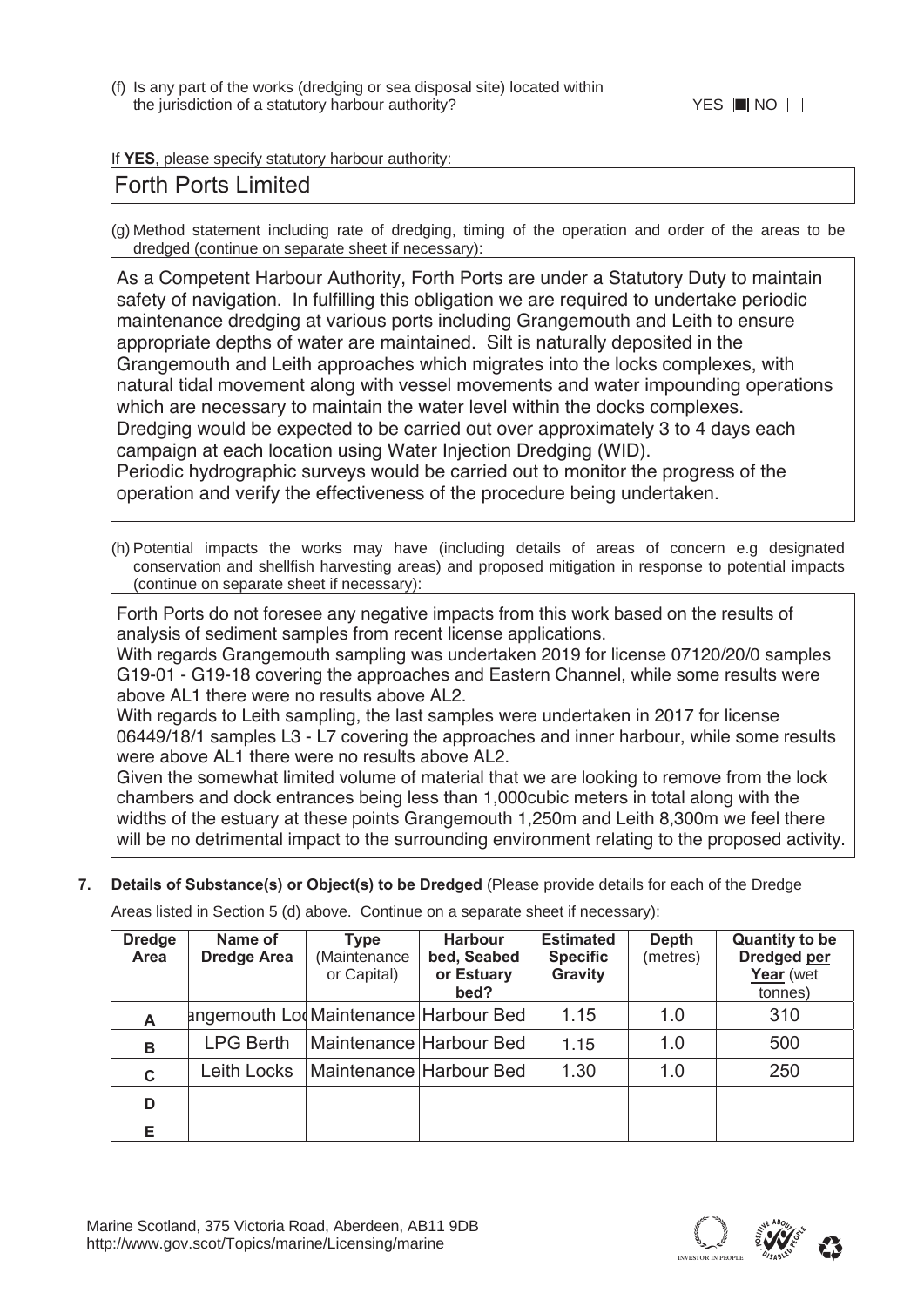**8. Physical Composition of Substance(s) or Object(s) to be Dredged** (Please provide the approximate

proportions as a percentage for each size range against each of the dredge site areas listed in Section 6 (d) above. Continue on a separate sheet if necessary):

| <b>Dredge</b><br>Area | <b>Clay and Silt</b><br>$(< 0.063$ mm) | <b>Sand</b><br>$(0.063 \leq$ Sand $<$ 2.0 mm) | Pebbles, Cobbles &<br><b>Boulders</b><br>(≤ 2.0 mm) |
|-----------------------|----------------------------------------|-----------------------------------------------|-----------------------------------------------------|
| A                     | 90                                     | 10                                            |                                                     |
| в                     | 90                                     | 10                                            |                                                     |
| С                     | 80                                     | 20                                            |                                                     |
| D                     |                                        |                                               |                                                     |
| Е                     |                                        |                                               |                                                     |

# **9. Details of Substance(s) or Object(s) Quality**

Have the dredged substance(s) or object(s) been chemically analysed in the last 3 years?

|  |  | III NO |  |
|--|--|--------|--|
|--|--|--------|--|

# **10. Details of Vessel(s) Undertaking Dredging and Sea Disposal** (please note that a marine licence cannot

be issued until the vessel details have been confirmed. Continue on a separate sheet if necessary):

| <b>Vessel Name</b> | <b>Type of Vessel</b>    | Name and Address of Operator                                                |
|--------------------|--------------------------|-----------------------------------------------------------------------------|
| Doorhammer         | Water Injection Dredging | <b>Wyre Marine Services</b><br>PO Box 555<br>Fleetwood<br>Lancashire FY 6GE |
|                    |                          |                                                                             |
|                    |                          |                                                                             |
|                    |                          |                                                                             |
|                    |                          |                                                                             |

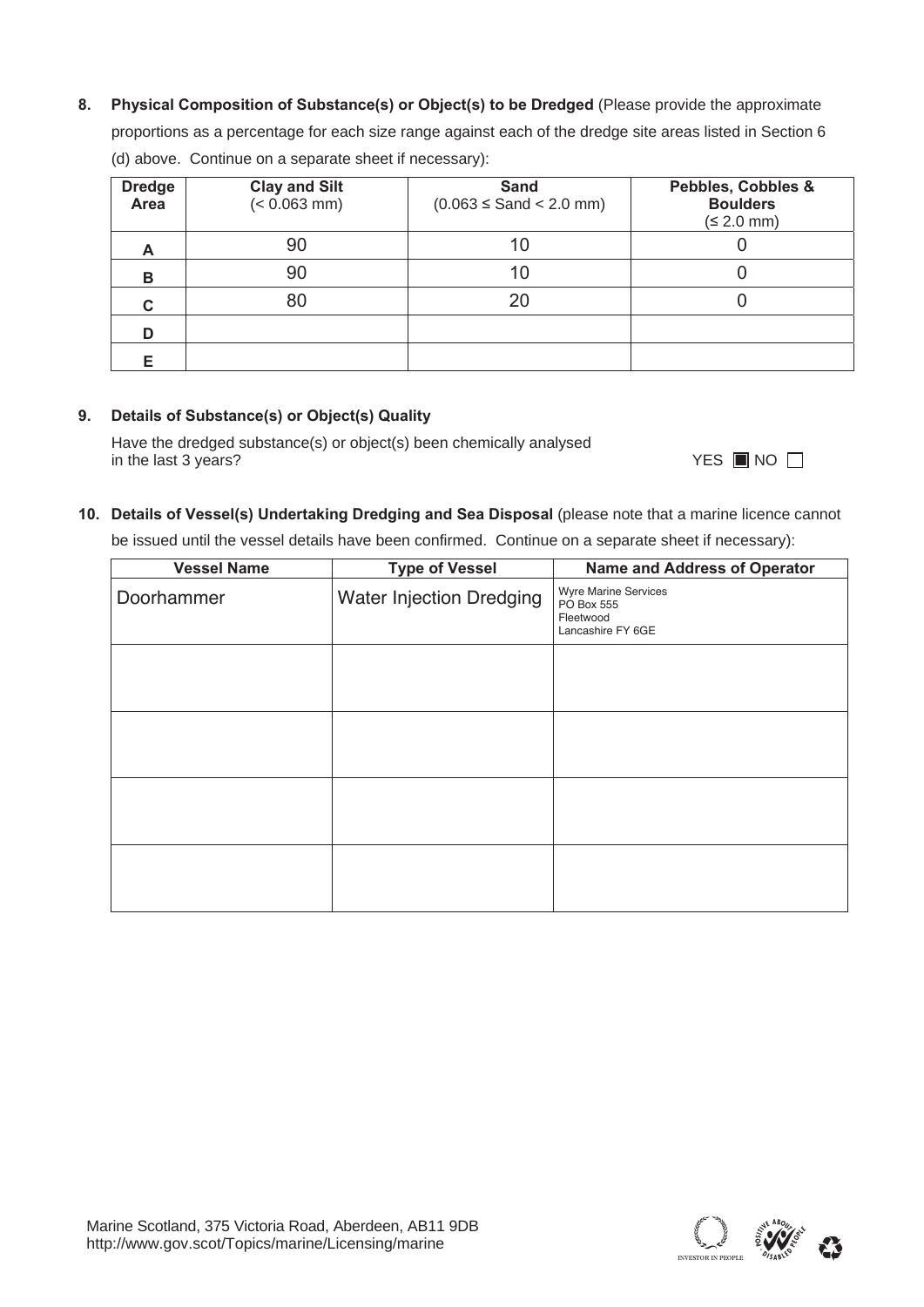# **11. Noise Monitoring**

Will loud, low to mid frequency (10Hz to 10kHz) impulsive noise be produced by the project? YES □ NO ■

#### If **YES**, which please indicate the noise generating activities and sound frequencies:

| <b>Noise Generating Activity</b> | <b>Sound Frequency (Hertz)</b> |
|----------------------------------|--------------------------------|
| Use of Explosives                |                                |
| Other (please describe below):   |                                |
|                                  |                                |
|                                  |                                |

If you have ticked **YES**, please complete the Noise Registry – Initial Registration form located at: http://www.scotland.gov.uk/Topics/marine/science/MSInteractive/Themes/noise-reduction

# **A marine licence application will not be accepted until this form has been completed and submitted.**

# **12. Statutory Consenting Powers**

Do you, or (if appropriate) your client, have statutory powers to consent any aspect of this project?

Yes

# **13. Scotland's National Marine Plan**

Have you considered the application with reference to Scotland's **National Marine Plan?** 

YES ■NO

If **YES**, provide details of considerations made including reference to the policies that have been considered:

Safeguarding access to ports and harbours and navigational safety. Sustainable growth and development of ports and harbours as a competitive sector, maximising their potential to facilitate cargo movement, passenger movement and support other sectors.

Best available technology to mitigate and adapt to climate change, where possible, supporting efficiencies in fleet management and ensuring port infrastructure and shipping services are able to adapt to the consequences of climate change.

Without dredging the viability and sustainability of the port will be threatened due to siltation, therefore potentially risking the livelihood of those employed within the port.

If **NO**, please provide an explanation of why you haven't considered the National Marine Plan?

N/A